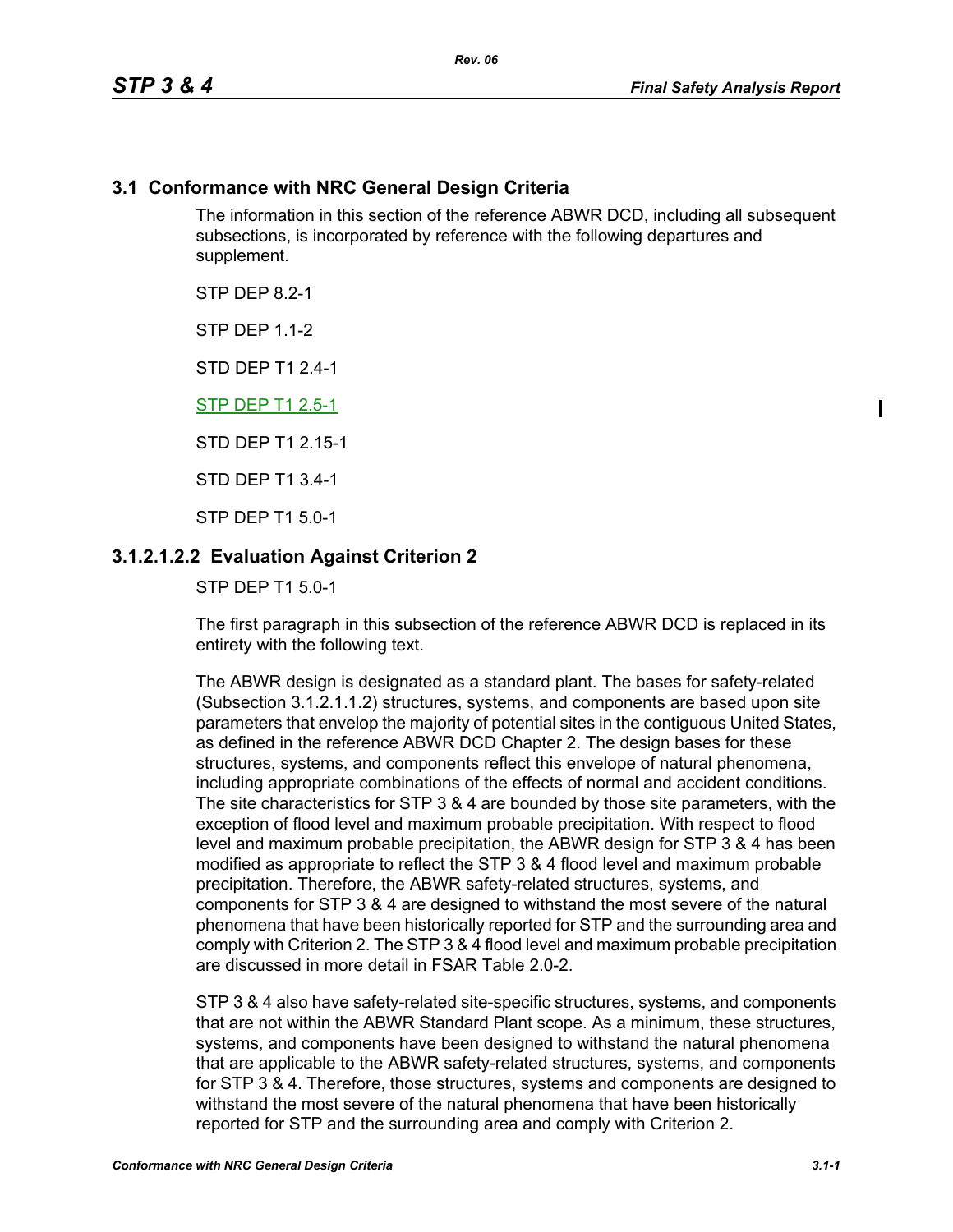## **3.1.2.1.5.2 Evaluation Against Criterion 5**

STP DFP 1 1-2

The information in this Subsection of the reference ABWR DCD is replaced in its entirety with the following text.

STP 3 & 4 is a dual-unit station. Therefore, the sharing of specified structures, systems, and components important to safety between these dual units is addressed.

The water supply for fire protection is shared by STP 3 & 4. Regulatory Guide 1.189, Revision 1, paragraph 3.2.1.h, states that a common water supply may be utilized for multi-unit nuclear power plant sites with a common yard fire main loop. The risk impact for a shared water supply is addressed by the Fire Protection Probabilistic Risk Assessment for STP 3 & 4 contained in Appendix 19M. Since STP 3 & 4 do not share fire areas where safe shutdown systems are located, and it is extremely unlikely that there will be simultaneous fires in areas of both units affecting safe shutdown areas, it is extremely unlikely that protection systems for both units will need to function at the same time.

Based on the discussion above , it is concluded that sharing of the Fire Water Supply will not significantly impair their ability to perform its safety function, including, in the event of an accident in one unit, an orderly shutdown and cooldown of the remaining unit, and it is concluded that GDC 5 is met.

#### **3.1.2.2.8.2.2 Offsite Electric Power System**

STP DEP 8.2-1

The information in this subsection of the reference ABWR DCD is replaced in its entirety with the following text.

Offsite power is transmitted to the plant switchyard via multiple 345kV circuits on several rights-of-way. Each unit has three separate 345kV circuits from the switchyard that tie into reserve auxiliary transformer (RAT) A, RAT B and the main power transformer, respectively. Each transformer provides a feed to each of the Class 1E buses. The main power transformer feed is via three unit auxiliary transformers (UAT). In normal operation, two Class 1E buses are fed by the UATs and the remaining safety bus is fed by a RAT. This configuration provides two separate paths of power that are immediately accessible, without bus transfers, to the offsite power system. The transmission circuits are sized sufficiently to meet the Class 1E load requirements.

The offsite electric power systems are designed to meet the requirements of Criterion 17. For further discussion see the following section:

| <b>Chapter/Section</b> | Title                               |
|------------------------|-------------------------------------|
| 8.1.1                  | <b>Offsite Transmission Network</b> |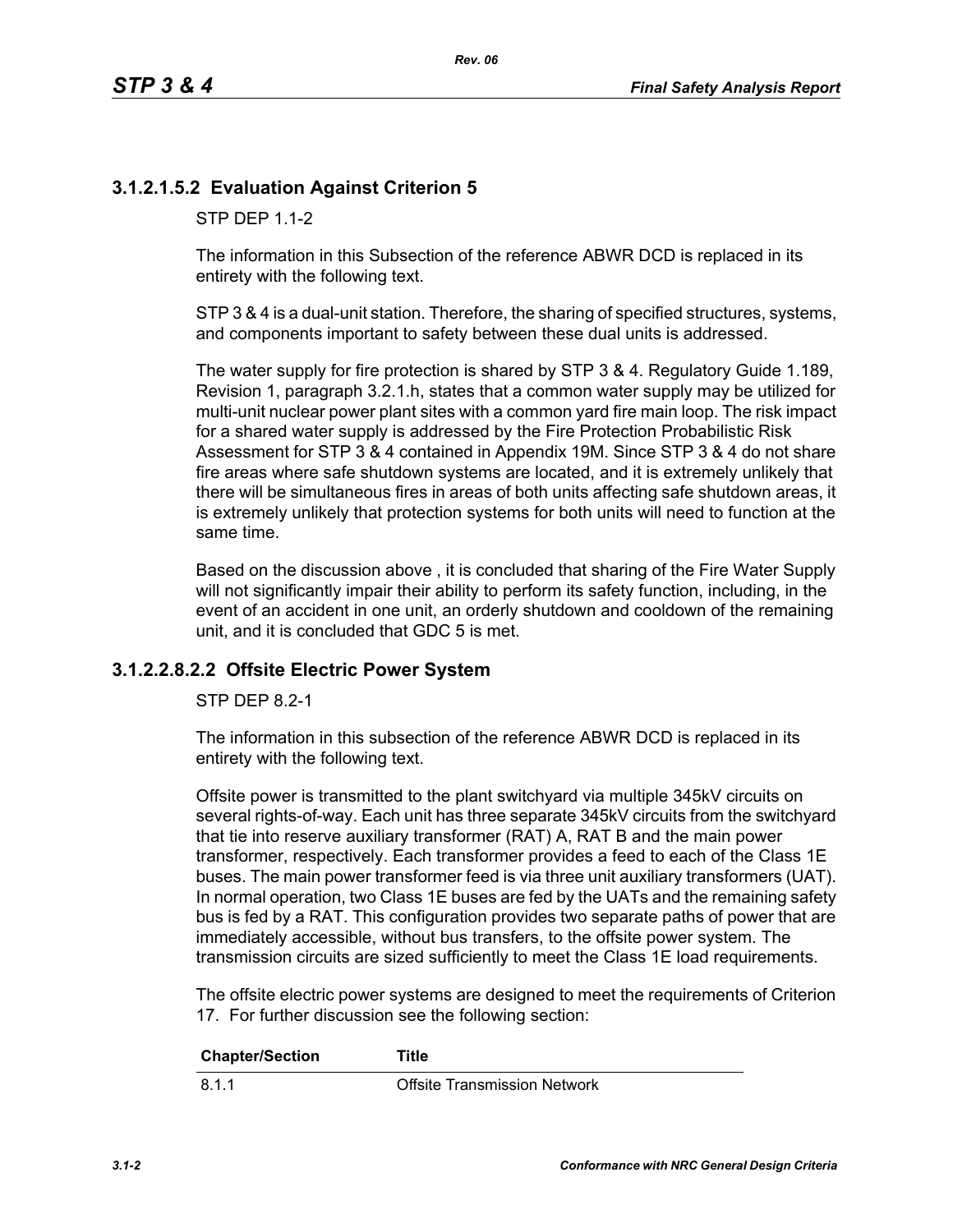| <b>Chapter/Section</b> | Title                                     |
|------------------------|-------------------------------------------|
| 8.1.2                  | <b>Electric Power Distribution System</b> |
| -8.2                   | <b>Offsite Power Systems</b>              |

### **3.1.2.3.3.2 Evaluation Against Criterion 22**

STD DEP T1 3.4-1

*Components of protection systems are designed so that the mechanical, thermal and radiological environment resulting from any accident situation in which the components are required to function do not interfere with the operation of that function.* 

*The redundant sensors are electrically and physically separated. Only circuits of the same division are run in the same raceway. Multiplexed* Data communication *signals are carried by fiber optic medium to assure control signal isolation.*

### **3.1.2.4.16.2 Evaluation Against Criterion 45**

The following site-specific supplemental information is provided in the first sentence of the first paragraph of this subsection.

*All important components in the ABWR Standard Plant scope* STP 3 & 4 Cooling Water Systems, including important components within the ABWR Standard Plant *are located in accessible locations to facilitate periodic inspection during normal plant operation.*

### **3.1.2.6.2.2 Evaluation Against Criterion 61**

### **3.1.2.6.2.2.1 Fuel Storage and Handling System**

#### STP DEP T1 2.5-1

*Fuel storage pools have adequate water shielding for stored spent fuel. Adequate shielding for transporting fuel is also provided. Liquid level sensors are installed to detect low pool water level. Buildings are designed to meet Regulatory Guide 1.13 criteria. The fuel storage pools are designed with no penetrations below the water level that is needed for maintenance of adequate shielding at the operating floor and cooling. Check valves are used in pool circulation lines to prevent siphoning in the event of a break of such a line.*

*New fuel storage racks are located in the concrete fuel storage vault. No cooling or air filtering system is required. These storage racks preclude accidental criticality (see evaluation against Criterion 62). The new fuel storage racks do not require any specialinspection and testing for nuclear safety purposes.*

STD DEP T1 2.15-1